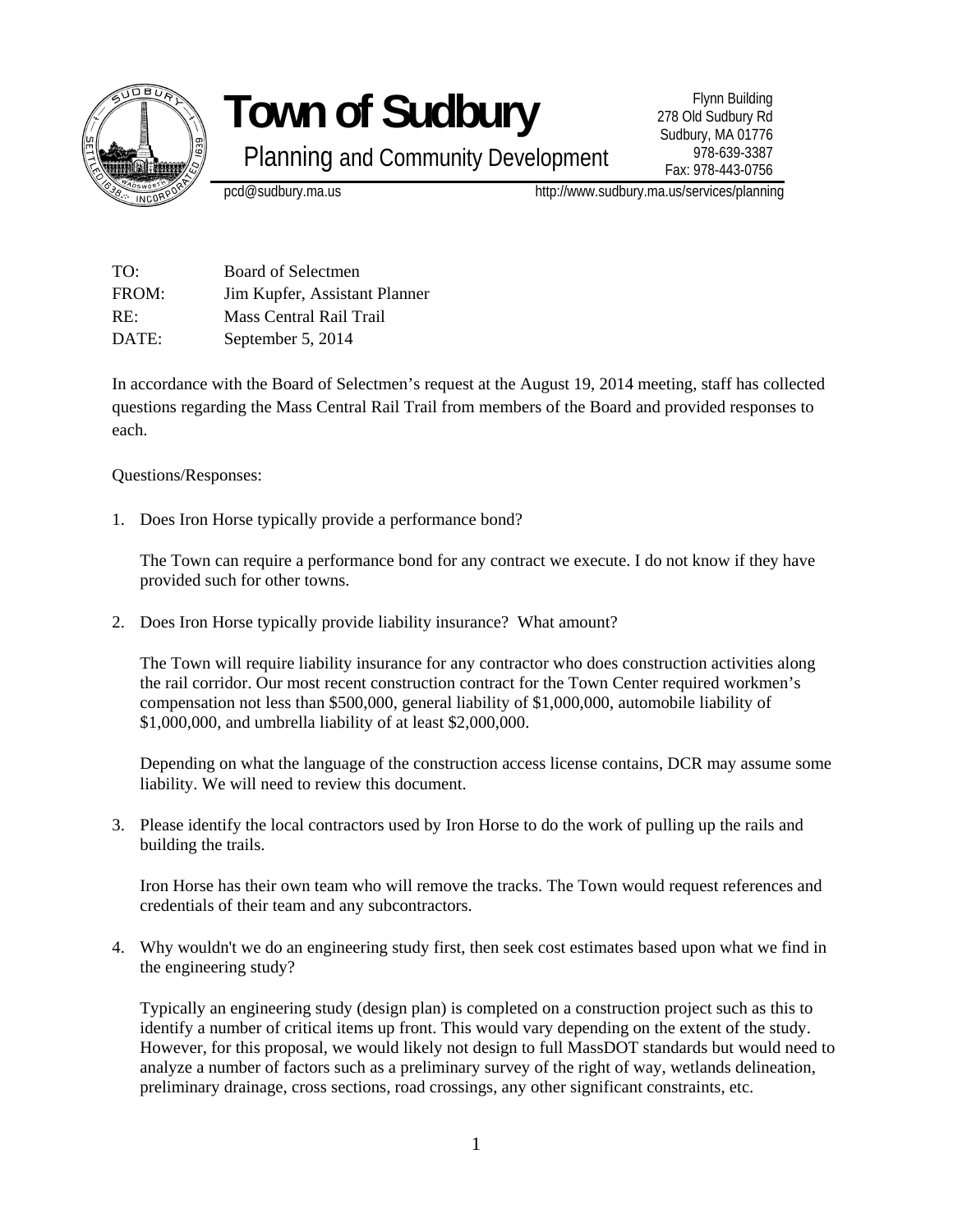

## **Town of Sudbury**

Planning and Community Development

pcd@sudbury.ma.us http://www.sudbury.ma.us/services/planning

5. What would such an engineering study cost for the proposed 1.8 mile section?

Using the Friends of the Bruce Freeman Rail Trail estimate of approx. \$100,000 per mile for a full MassDOT design plan, this could cost \$180,000. The Town Engineer estimated roughly, for a reduced study that would include the minimum information listed in question 4, it could cost \$40,000 to complete. So, the cost could be anywhere between \$40,000 to \$180,000.

6. Shouldn't we have an engineering report in hand to understand what the issues are before deciding to go forward and to get a firmer estimate on cost?

Sudbury Greenways proposes to raise funds for a wetland delineation and Notice of Intent filing with the Conservation Commission for those portions of the trail in proximity to wetlands only. DCR may not require a full design plan for the Sudbury Greenways proposal.

7. What decisions, if any, have been made by the Planning Department regarding the Mass Central Rail Trail?

None. The only actions taken by the Town on this project are comments by the Conservation Commission on the ENF (12/17/2013), attendance at the ENF scoping meeting on Dec. 16, 2013, coordination of a meeting with Paul Jahnige on July 17, 2014, and preparation of a Capital Improvement Budget Request Form for FY16 by the Planning and Community Development Dept. at the request of the Town Manager. All other actions have been initiated by Andrew Sullivan (Sudbury Greenways).

8. Who is going to be the contact person on behalf of the town with the Department of Conservation and Recreation?

Maureen Valente has asked Jody Kablack, Director of Planning and Community Development, to coordinate the Town's actions on this project.

9. Who will be authorized to speak with DCR regarding the Mass Central Rail Trail in Sudbury?

Maureen Valente has asked Jody Kablack, Director of Planning and Community Development, to coordinate the Town's actions on this project.

10. Will there be an advisory committee, who will appoint the members, how many members will there be?

If the BOS decide to add this project to their goals for the next year, and if they desire to appoint an advisory committee to work on the project, the Planning and Community Development Department will draft a mission statement for the Board. Finalization of the mission statement, including membership on the advisory committee, will be by vote of the BOS.